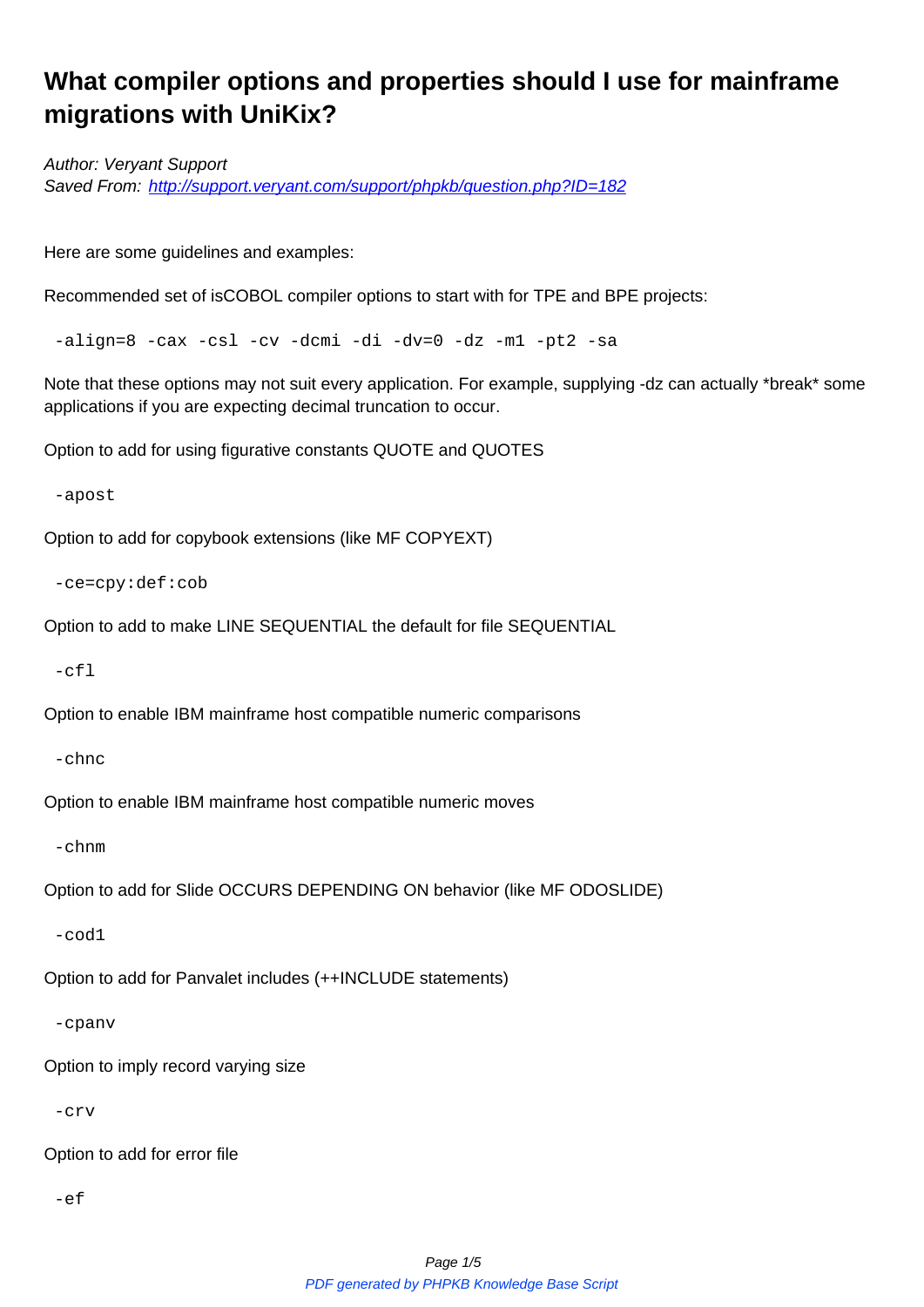-ld

Option used in 64-bit projects:

-d64

Option to add for debugging:

-dx

Option to add to specify an output directory:

-od=/opt/omi/prod/object

Option to remove words from the reserved words list: